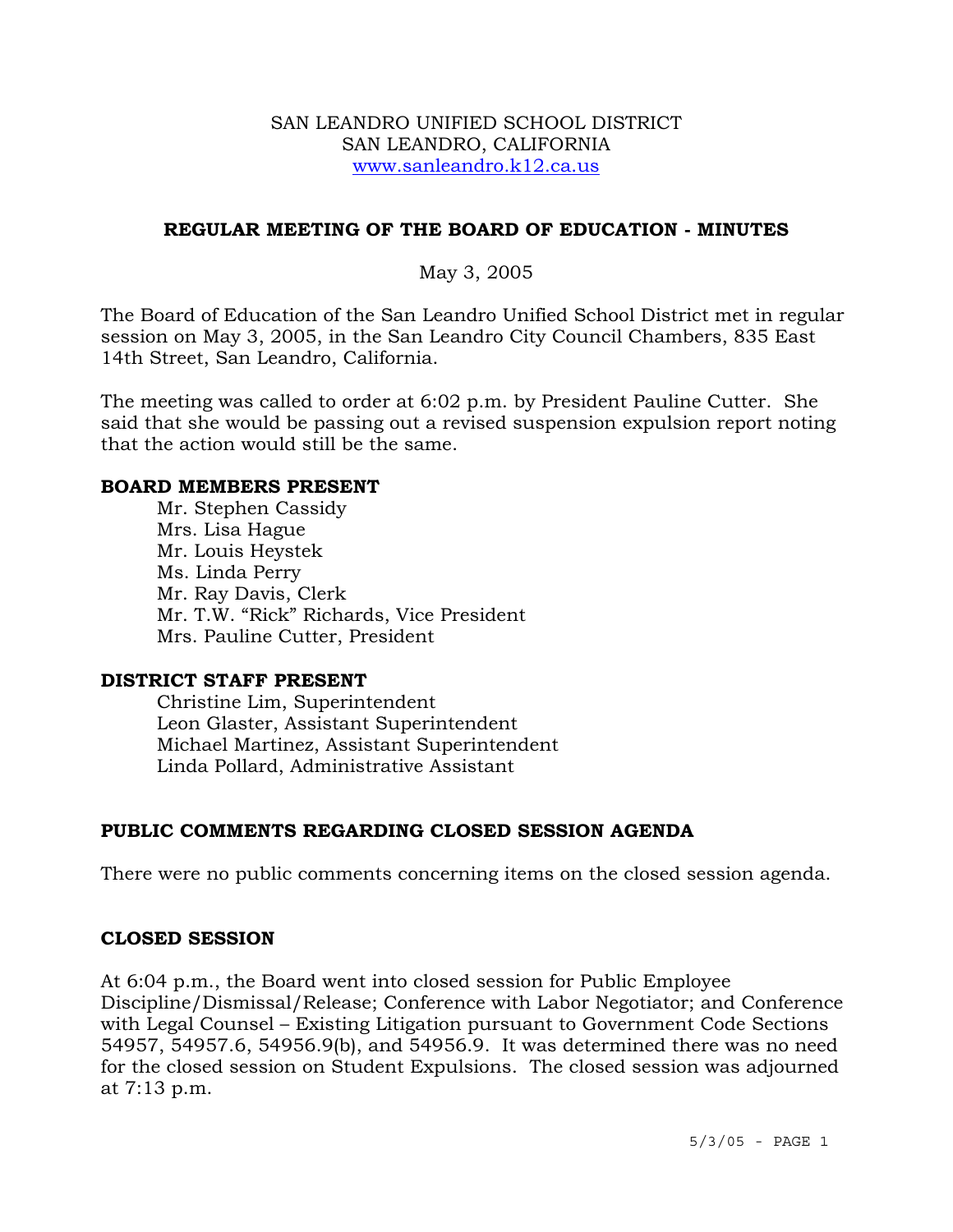The Board returned to open session at 7:20 p.m. with the Pledge of Allegiance to the Flag. President Cutter said the Board had been in closed session and no action was taken.

President Cutter requested that Conference Item 4.2-CF, Proposal for a Strategic Assessment and Design of a Community Engagement Process be moved up on the agenda before Consent Items; and Consent Item 4.3-C, Resolution #05-27, 2005- 06 Tax and Revenue Anticipation Notes (TRANS) be pulled from the consent calendar and follow 4.2-CF for discussion/action.

# **APPROVAL OF AGENDA**

On a motion made by Mr. Davis and seconded by Mr. Richards, the Board approved the agenda for the regular meeting of May 3, 2005 by a 7-0 vote as amended.

**REPORTS** Student Representatives' Reports – San Leandro High School student representative, Sharon Ma, updated that Board on school activities including STAR make up testing; AP testing; SAT test, May 7; ASB election for 2005/06; Culture Faire and *Nocha de Carnival* dance, May 13; Senior Ball is May 7 at the Rincon Center in San Francisco; CSF Blood Drive, May 12; Notables Band and Orchestra tour; Clean and Sober Assembly, May 18; golf placed 4<sup>th</sup> in the HAAL; and Ronnesha Cato, San Leandro High School sprinter, set two school records at the Reedley Track and Field Invitation.

> On behalf of the Alameda County School Board's Association (ACSBA), Trustee Perry presented Sharon with a plaque for a job well done in informing the Board on student activities at San Leandro High School.

# **PRESENTATIONS**

Amy Furtado, San Leandro High School principal, presented Certificates of Commendation to the following employees in recognition for their quick response in putting out a fire, saving San Leandro High School students from any injuries, and our building from any damage. Their bravery was greatly appreciated!

- Laura Hackel, San Leandro High School teacher
- Qais Habib, Sub Campus Supervisor
- Jeffery Nichols, Sub Campus Supervisor
- LaToya Harris, Campus Supervisor
- Mario Villalta, Campus Supervisor
- Dan Herrera, Assistant Principal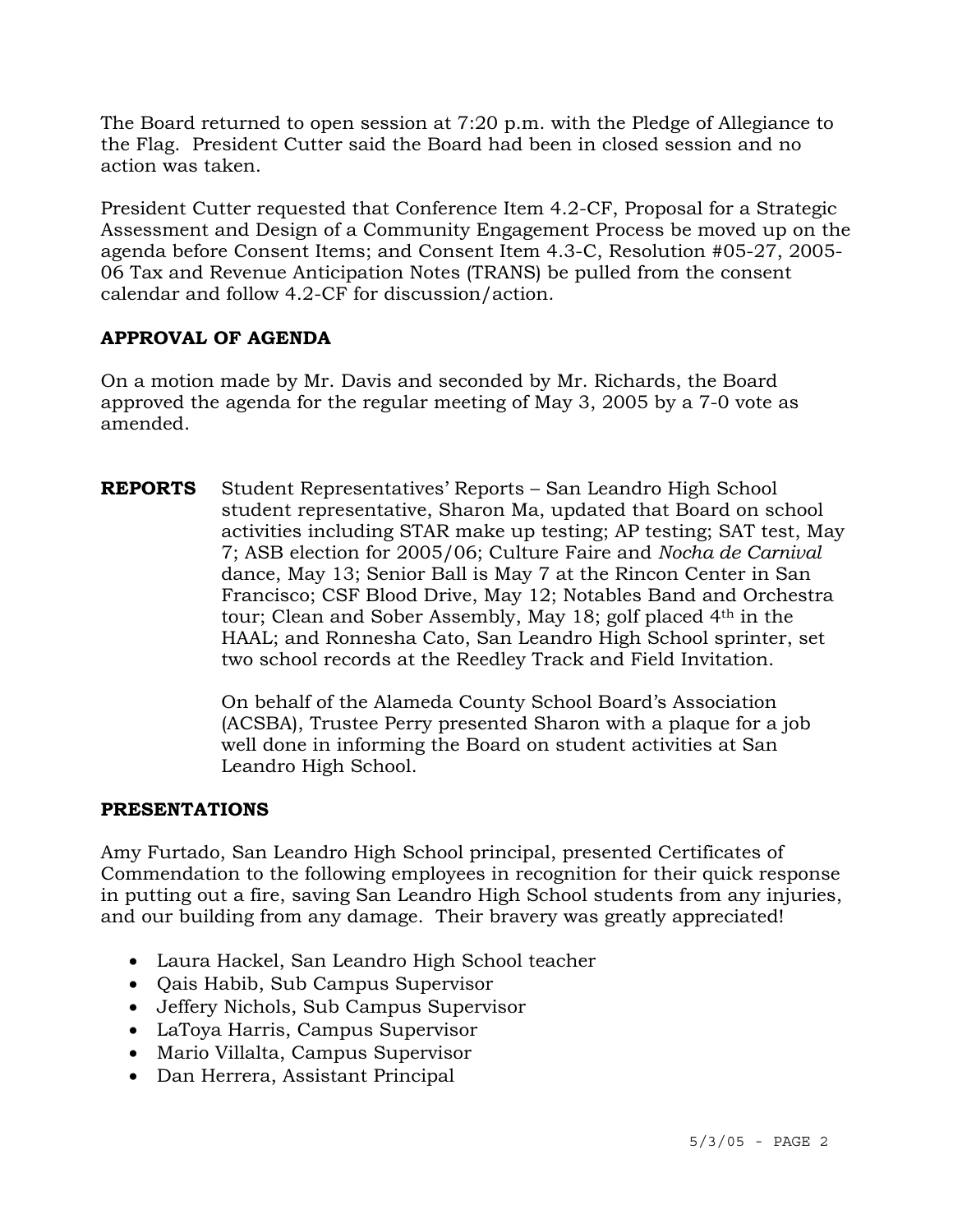∗ Liz Newman from Fern Tiger Associates (FTA) presented a strategic assessment and design for a planning process for community engagement. She briefly explained FTA's 26-year history of working with nonprofit groups and shared examples of their projects with Berkeley Unified School District and the Maui Economic Development Board (a public private partnership) in Hawaii.

 Ms. Newman stated that in Phase I, FTA would convene focus groups and interviews with Board members, educators, and community leaders to find out the best way to approach the public for approval of a new parcel tax and/or school bond – especially those people who normally do not engage in community-type meetings. This phase would take approximately four months and cost \$49,000.

Mr. Cassidy stressed how essential it would be to reach out to the community, engage the community, understand the community's perspective with respect to our schools, and the best way to educate them as to the needs of our students, adding that there was "the need for professional assistance to making our message more effective".

In response to Mr. Cassidy's concern about what materials the District would receive at the end of Phase I, and the cost of the second phase, Ms. Newman explained that in August, FTA would provide the district with a "community engagement plan", and a media strategy but indicated that it was premature to estimate the cost for the second phase at this time because of the need to identify the recourses available; however she mentioned that a similar campaign in Berkeley Unified and one with the Maui Economic Development Board cost about \$250,000.

Mr. Richards asked if the District decided not to continue with the assistance of FTA, after the completion and documentation of Phase I due to financial constraints, would we be able to conduct our own second phase. Ms. Newman saw the firm continuing to work very closely with the District on a smaller scale and being part of the transition to be sure we had the necessary resources and training to continue.

Ms. Perry was interested in how the first phase would blend with the information the District already had i.e. Strategic Plan, Facilities Master Plan, and thought that exploring a second poll with political consultant Brad Senden and then engaging FTA to expand on some of that data would be the way to proceed.

Superintendent Lim, explained that this was a much broader scope than just surveying what the District priorities are. It's a community engagement process reaching out in a professional way to more than our typical stakeholders.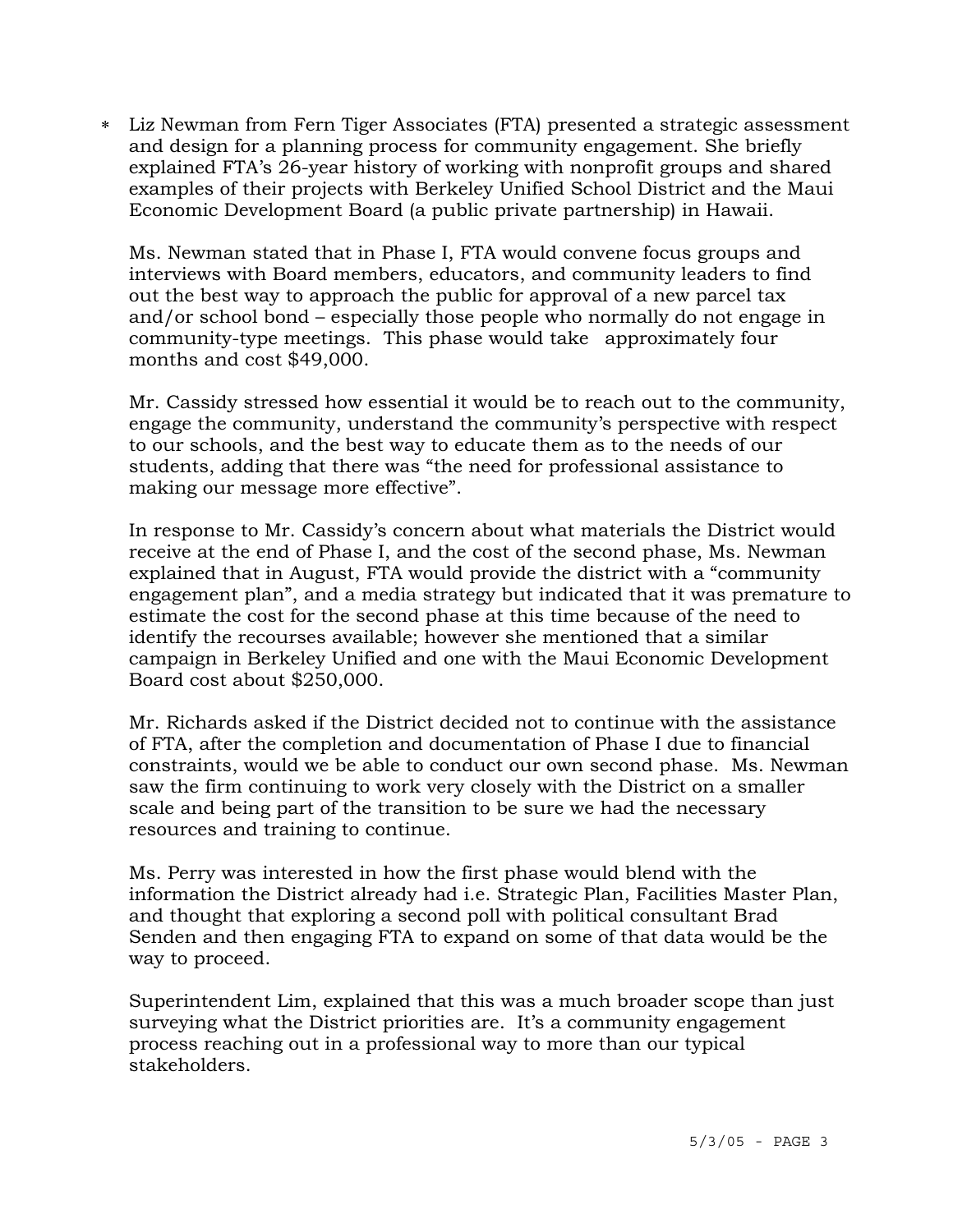Mr. Glaster stressed that consultant's services were crucial, stating that after talking to people around the state, one thing is sure, it's a difficult process at best, and you need to engage and embrace the community. We have to change some minds; we really have to go the extra mile.

The discussion continued around the firm's interactiveness of the plan with the community, keeping in mind the very large senior population in San Leandro; using user-friendly language; the firm's experience working with a very diverse population; and the importance of building on information already in place and not recreating it.

The Board appreciated Ms. Newman sharing this information.

# **PUBLIC TESTIMONY ON NON-AGENDA ITEMS**

None

# **REPORTS**

- 1) Correspondence Clerk Davis No Report
- 2) Superintendent's Report Superintendent Chris Lim reported that the District received a positive certification from the Alameda County Office of Education; however cautioning us that 1) if we enter into salary negotiations, we needed to provide an analysis of the cost of the settlement and its impact on the operating budget at least ten working days prior to the date of the governing board taking action; and 2) that the District continued to address our deficit spending in two of the last three fiscal years. She thanked Trustee Heystek for reminding staff to be present at the Teen Youth Faire where the District received over 100 applications.
- 3) Board Committee Reports
	- Finance Mr. Richards reported that they met on April 26 and discussed six items including the "Budget Calendar" which was being brought to the Board tonight. Other items discussed included District's salaries report; COPs and funding regarding Pacific High School sale proceeds with information coming to the Board; Organizational Audit and Cafeteria prices were put on hold; and the Budget Augmentation process. The next meeting will be in June.
	- Policy Ms. Perry reported that they met May 2 and were bringing forward several items for approval tonight; Mileage reimbursement based on IRS guidelines into our policies; agenda preparation; and the duties of the president, vice president, secretary, and clerk would be coming forward at the May 17 meeting.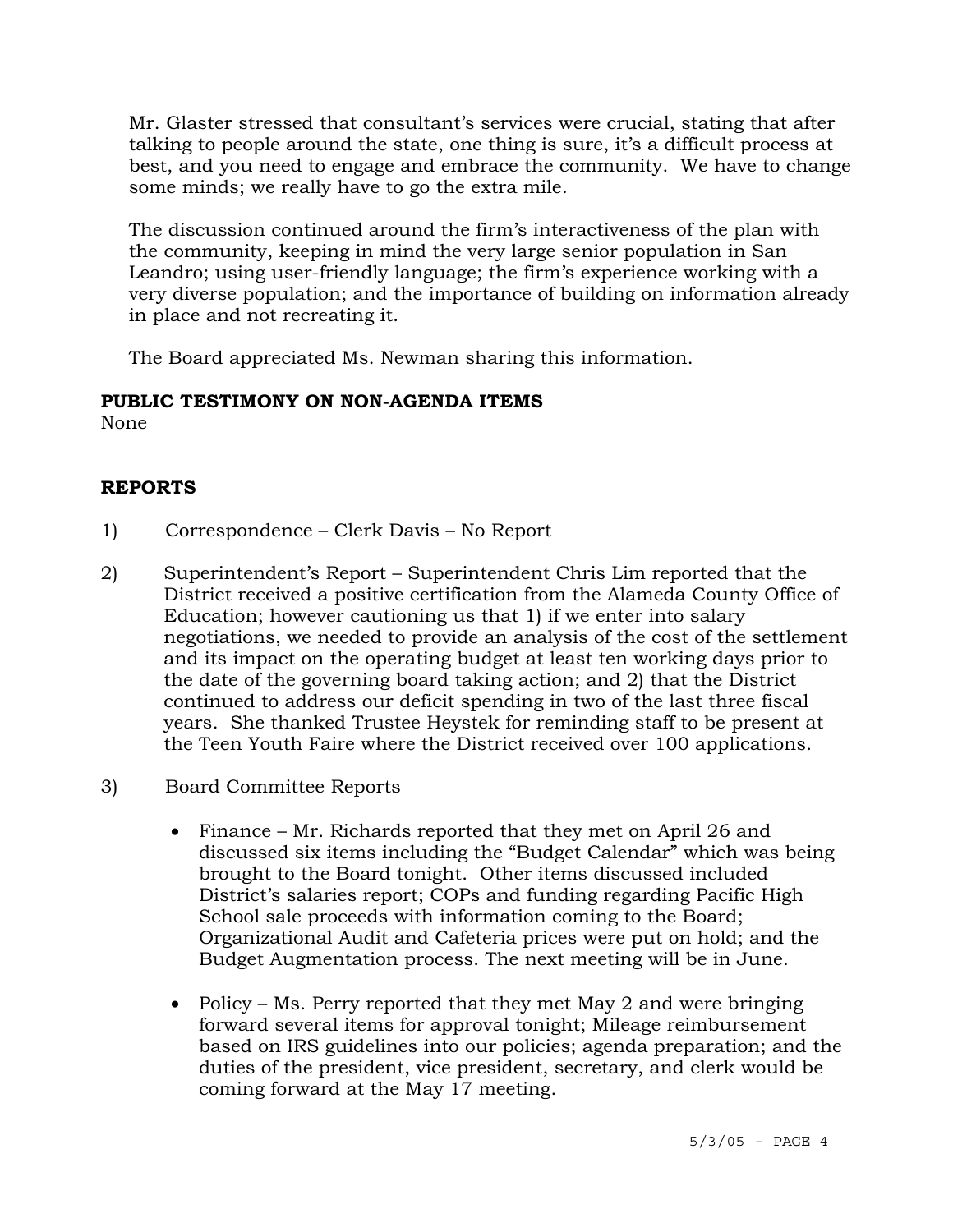- 4) Board Representatives' Reports
	- Alameda County School Boards Assn. Ms. Perry reported that they met on April 21 and recognized student school board members and representatives. The next meeting will be May 19, honoring Board members and discussing the May Revise and actions that need to be taken.
	- San Leandro Collaborative Mr. Heystek said the next meeting would be May 25 at the City Hall and they would be reviewing the 2005/06 budget; looking at the governance of the executive committee and electing a chair; updating the *Healthy Families for Life* event in September; and the evaluation of the project manager.

## Business, Operations and Facilities

# 4.2-CF Proposal for a Strategic Assessment and Design of a Community Engagement Process

The Board discussed and considered approving the proposal for a strategic assessment and design of a community engagement process.

Mr. Richards asked for clarification on the fiscal impact of this project and if there were any legal requirements for Request for Proposals under a certain dollar amount. Mr. Glaster predicted that approximately 50% of the funds would come from the General Fund, and another 50% from other District funds that were within the legal parameters of those funds. Mr. Glaster said that the proposal fell under the dollar amount legal requirements.

Ms. Perry noticed that the proposed scope of services did not show any costs for materials, mailings etc. and Ms. Newman explained that there were no additional costs for the first phase (through August) and that any costs for materials, mailings, etc. would be included in the second phase.

On a motion made by Mr. Cassidy and seconded by Mr. Davis, the Board approved the proposal for a strategic assessment and design of a community engagement process by a 7-0 vote.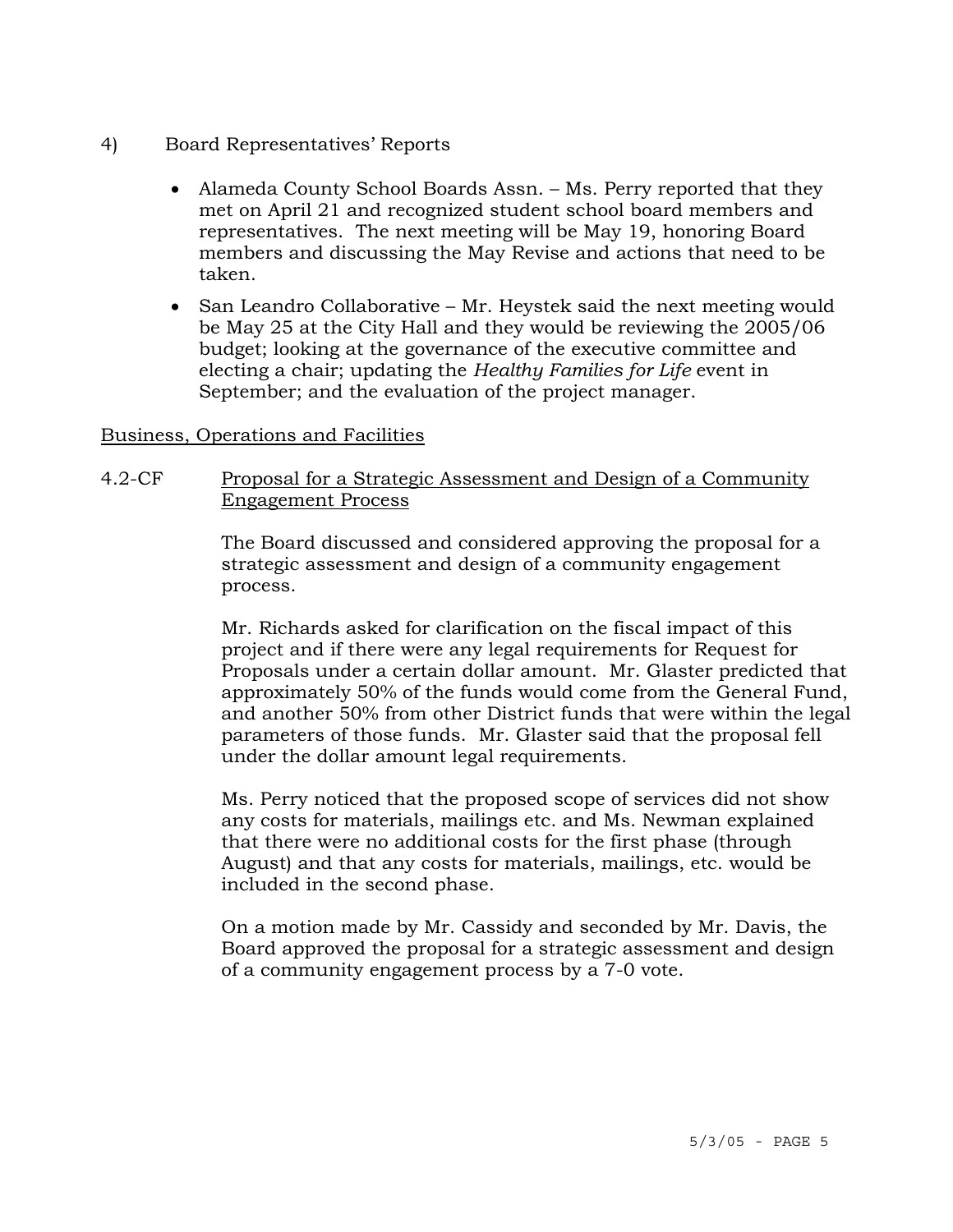## Business, Operations and Facilities

4.3-C Resolution #05-27, 2005-06 Tax and Revenue Anticipation Notes (TRANS) The Board discussed and considered adopting Resolution #05-27 for the issuance of the 2005-06 Tax and Revenue Anticipation Notes (TRANS). On a motion made by Mr. Davis and seconded by Mr. Richards, the Board adopted Resolution #05-27 for the issuance of the 2005-06

Tax and Revenue Anticipation Notes (TRANS) by a 7-0 vote.

## **CONSENT ITEMS**

## General Services

- 1.1-C Approval of Board Minutes April 19, 2005
- 1.2-C Approval of Board Minutes April 25, 2005

## Human Resources

- 2.1-C Acceptance of Personnel Report
- 2.2-C Resolution #05-24, Day of the Teacher
- 2.3-C Resolution #05-25, Classified School Employees' Week
- 2.4-C Resolution #05-26, Management Employees' Week

# Educational Services

- 3.1-C Adult School Reapplication of the Community-Based English Tutoring (CBET) Program
- 3.2-C Approval of Proposed Stipulated Suspended Expulsion of Student E27-04/05

# Business, Operations and Facilities

- 4.1-C Ratification of Payroll
- 4.2-C Approval of Bill Warrants
- 4.4-C Madison Technology Project (Proposition 55 ) Contract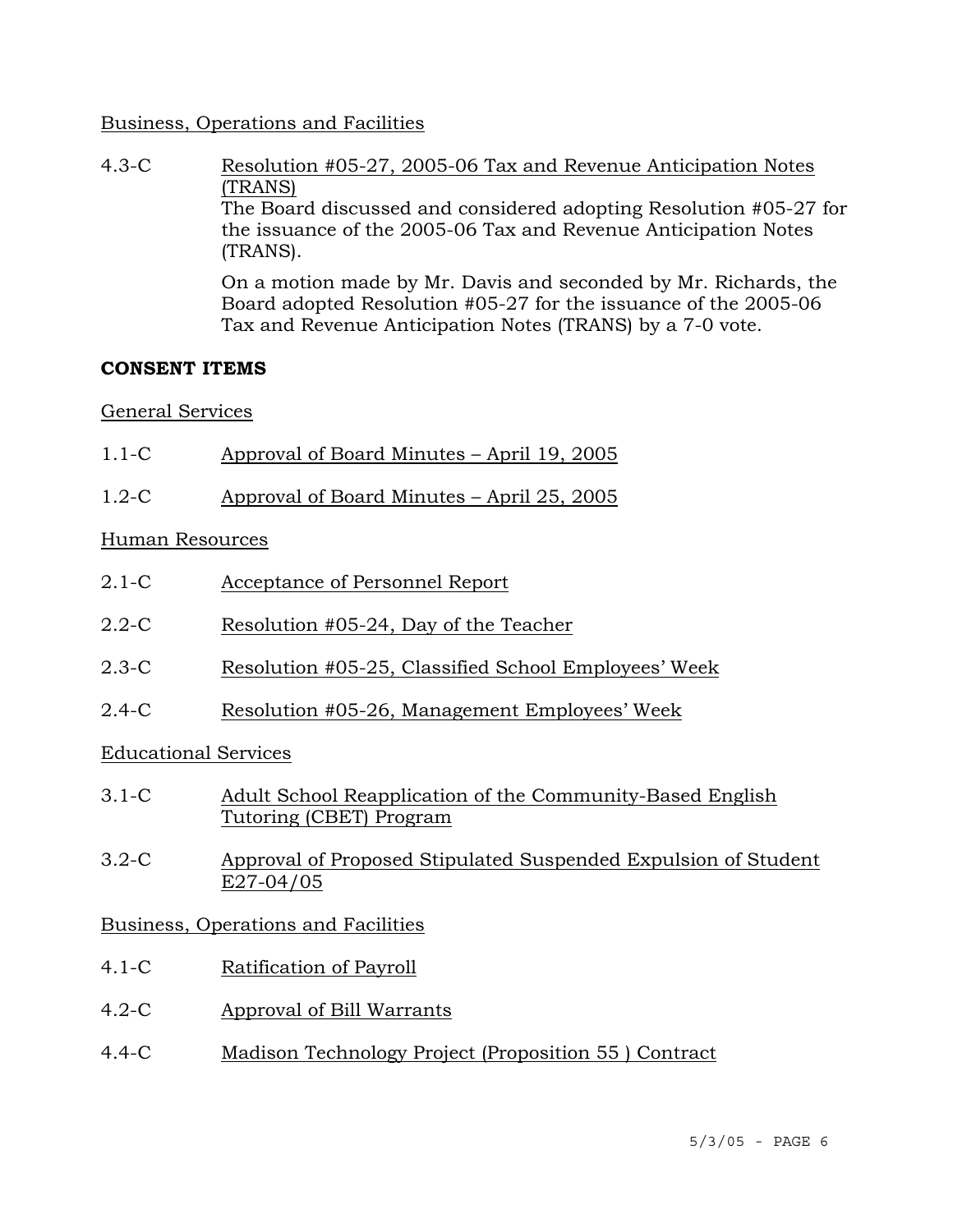With respect to the Madison Technology Project and any construction projects that the Board approved, Mr. Cassidy suggested sharing the outcome with the principals, so that they could add this information to their school newsletter.

On a motion made by Mr. Heystek and seconded by Mrs. Hague, the Board approved the consent items with the exception of 4.3-C by a 7-0 vote.

### **CONFERENCE**

### General Services

1.1-CF Revision of E 9130, Board Committees The Board discussed and considered approving the revision to E9130, Board Committees.

> On a motion made by Mr. Heystek and seconded Ms. Perry, the Board approved the revision to E 9130, Board Committees by a 7-0 vote.

1.2-CF Revision of BB 9311, Board Polices The Board discussed and considered approving the revisions to BB 9311, Board Policies.

> Mr. Heystek requested "for adoption" be added to the proposed policy language: *"All policies shall be agendized "for adoption" only after the review and discussion by the Board Policy Committee."*

> On a motion made by Mr. Davis and seconded by Mr. Richards, the Board approved the revisions to BB 9311, Board Policies by a 7-0 vote as amended.

# Human Resources

2.1-CF Revision of BP/AR 4119.11/4219.11/4319.11, Sexual Harassment – All Personnel The Board discussed and considered approving the revisions to BP/AR 4119.11, 4219.11, 4319.11 - Sexual Harassment - All Personnel.

> On a motion made by Mr. Davis and seconded by Mr. Richards, the Board approved the revisions of BP/AR 4119.11/4219.11/4319.11, Sexual Harassment – All Personnel by a 7-0 vote.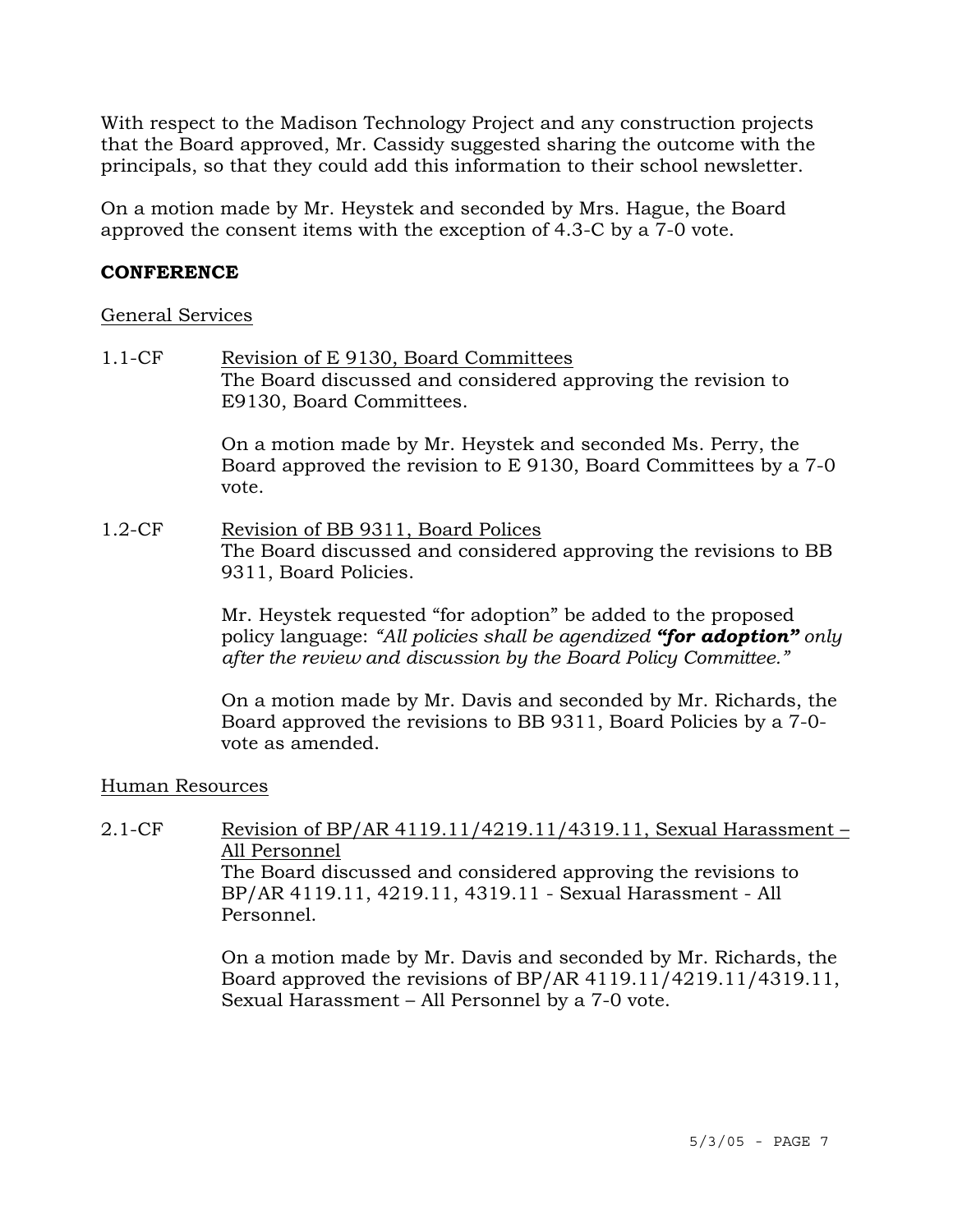2.2-CF Revision of AR 5145.7, Sexual Harassment – Students The Board discussed and considered approving the revision of AR 5145.7, Sexual Harassment – Students.

> On a motion made by Mrs. Hague and seconded by Ms. Perry, the Board approved the revision of AR 5145.7, Sexual Harassment – Students by a 7-0 vote.

### Educational Services

3.1-CF BP 6020, E(1-3), 6020/E(1-3), 6171, AR 6020, Instruction – Parent Involvement The Board discussed and considered approving Board Policy 6020, E(1-3)  $6020$ /E(1-3)  $6171$ , AR  $6020$ , Instruction – Parent Involvement as presented.

> Mrs. Cutter said that it is nice to have a form for parents/legal guardians encouraging their involvement in their child's education.

Ms. Perry recognized Debbie Wong for drafting these mandate policies under NCLB.

On a motion made by Ms. Perry and seconded by Mr. Richards, the Board approved BP 6020, E(1-3) 6020/E(1-3) 6171, AR 6020, Instruction – Parent Involvement and by a 7-0 vote.

3.2-CF BP 6171; E(1-3) 6020/E(1-3) 6171, AR 6171, Instruction - Title I Programs

The Board discussed and considered approving Board Policy 6171; E(1-3)  $6020/E(1-3)$  6171, AR 6171, Instruction – Title I Programs.

On a motion made by Mr. Davis and seconded by Mrs. Hague, the Board approved BP 6171; E(1-3) 6020/E(1-3) 6171, AR 6171, Instruction – Title I Programs by a 7-0 vote.

Business, Operations and Facilities

4.1-CF Williams Lawsuit Facilities Conditions Quarterly Report The Board discussed and considered approving the Williams Lawsuit Facilities Conditions Quarterly Report.

> On a motion made by Mr. Davis and seconded by Mr. Richards, the Board approved the Williams Lawsuit Facilities Conditions Quarterly Report by a 7-0 vote.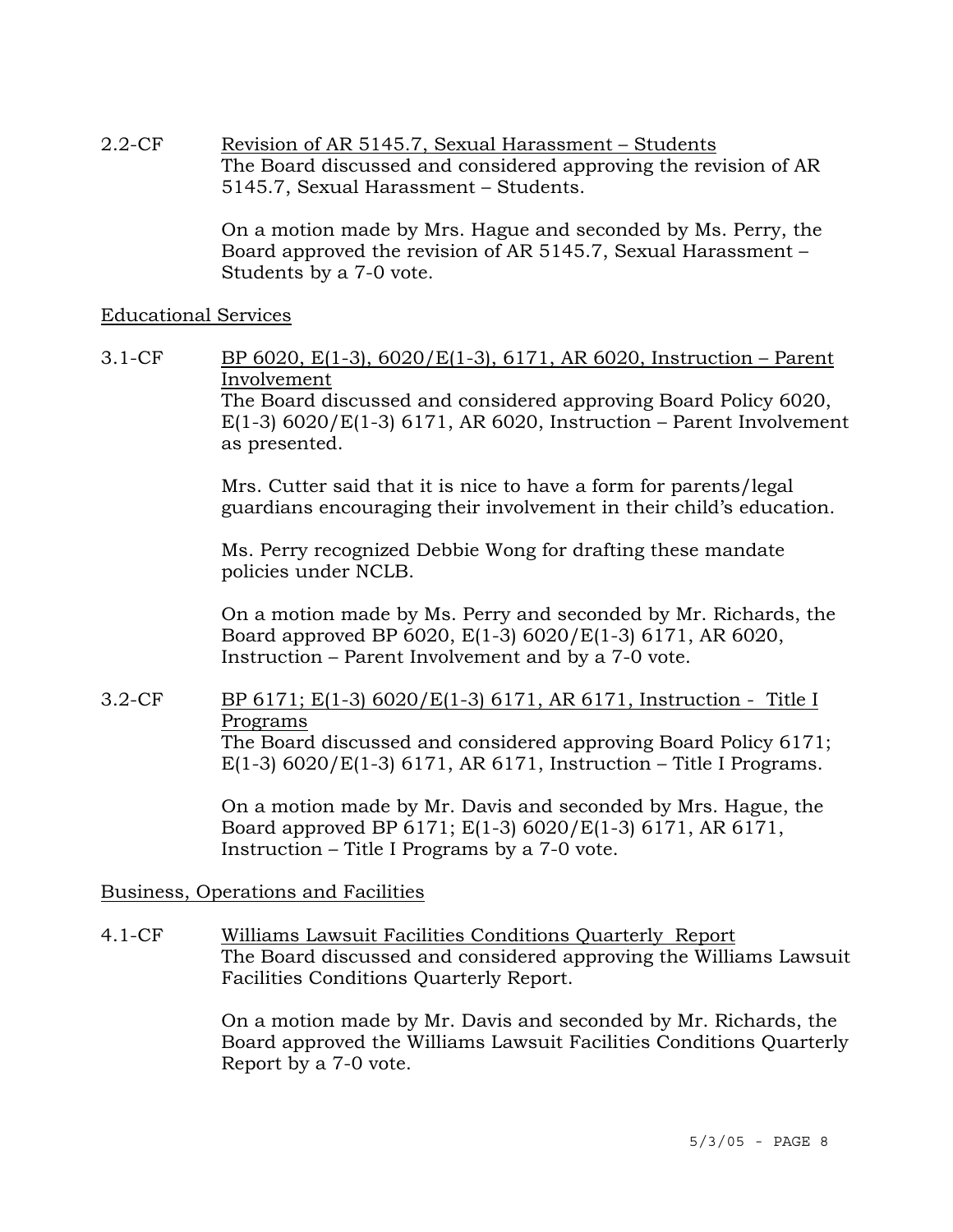## **INFORMATION ITEMS**

#### Human Resources

#### 2.1-I Revision of AR 1240 Volunteer Assistance

The Board received for information the revisions to AR 1240, Community Relations, Volunteer Assistance as presented.

Responding to the Board's questions and concerns, Mr. Martinez said that overall, the policy has been successfully implemented but the most difficult part has been the reference checks which sometimes slowed up the process. He said that the revised language in the AR addresses the monitoring of the TB portion of the policy and that the policy is for all volunteer services to students with the exception of non-school functions i.e. Girls' Club, Boys' Scouts etc.

Mr. Martinez agreed with Trustee Heystek that it was much harder to monitor high school volunteers; however, the District had a very stringent application packet that volunteers needed to complete, adding that he would have to talk to the high school principal to get more accurate information on the process.

## Business, Operations and Facilities

### 4.1-I Miscellaneous Receipts

Miscellaneous receipts in the amount of \$642,408.87 have been deposited in the Treasury of Alameda County.

#### 4.2-I 2005/06 Adoption Budget Process Update

Assistant Superintendent Leon Glaster, and Business Manager Bruce Colby reviewed the Budget Calendar from January through June 2005; Guidelines, and Staffing Ratios for the 2005/06 Adoption Budget which is the foundation used to build the final budget.

Mrs. Hague asked if the District was hiring teachers at entry level salaries, and Mr. Martinez confirmed that there were lots of new applicants.

Mr. Heystek asked about the methodology that was used in the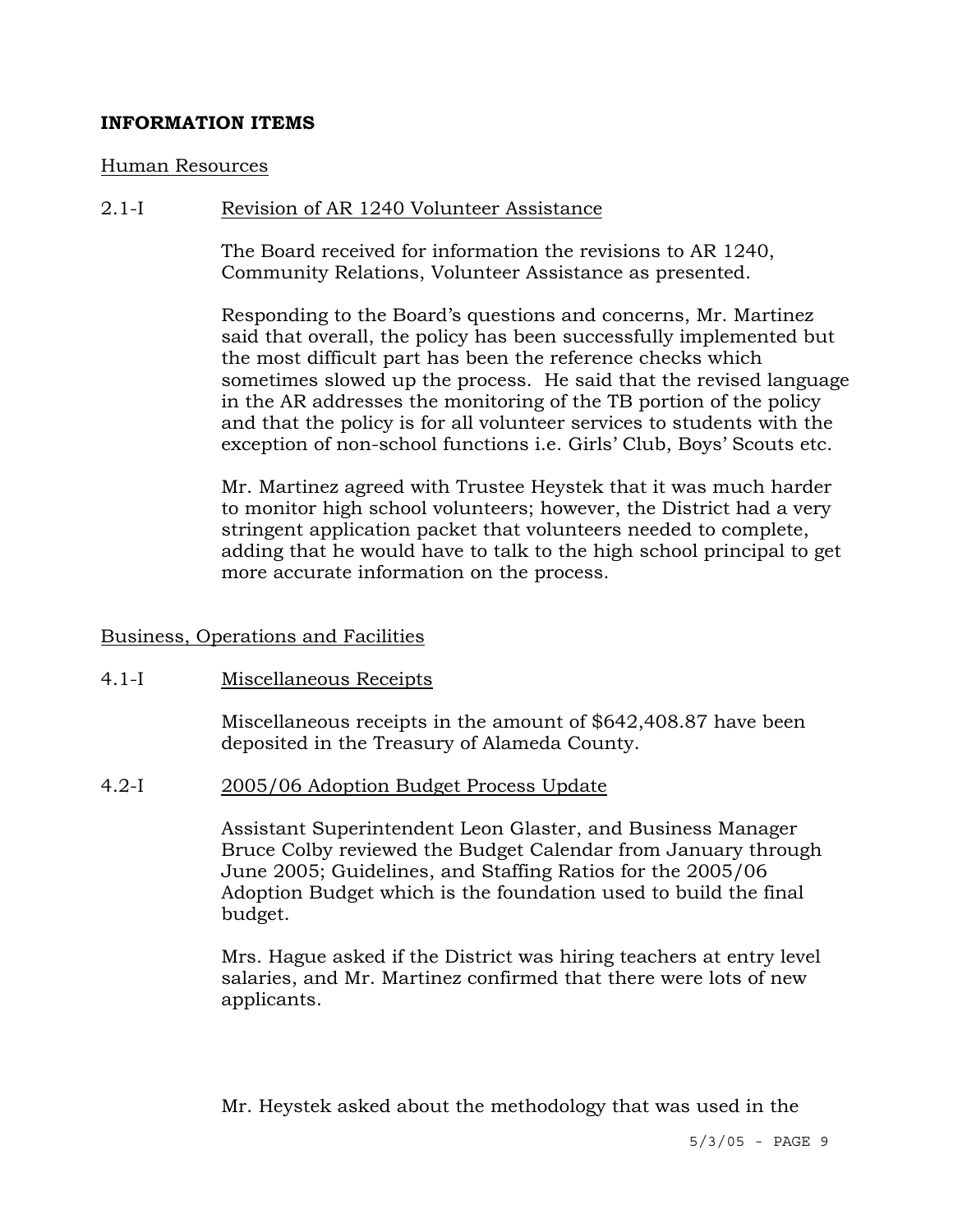staffing ratios and if an analysis had been done regarding FTE at the elementary schools based on square footage. Mr. Colby said he took the current practice and mapped it into formulas for the staffing ratios, and that Director of Facilities, Mike Murphy, had done an analysis using the CASBO custodial formula and that the District's figures were similar.

Mrs. Cutter asked about the impact of custodial services at "high community use" schools. She also suggested looking at the clerical support at the high school and elementary schools, keeping in mind that the elementary level may need additional staffing because of the age level of the students.

Mr. Cassidy felt that the staffing ratio document would be very useful as a "selling point" for a parcel tax. In response to his question regarding the technology support position at the high school, Mr. Martinez said that currently the position had not been filled.

Mr. Cassidy echoed Trustees Cutter's concern regarding community use of facilities and the fees. Mr. Davis thought the fees should be consistent with those in San Lorenzo Unified, and reviewed on an annual basis. Mr. Glaster and Superintendent Lim said that the Facilities Committee would be addressing that issue.

The Board thanked Mr. Colby for a comprehensive report.

# **ADDITIONAL SUGGESTIONS AND COMMENTS FROM BOARD MEMBERS**

Mrs. Hague said that she still had not received the information she requested regarding the NCLB impact on teachers Superintendent Lim said that she would look into that and have copies made.

Ms. Perry reported that she was elected Vice President of ACSBA; Bill McMillian (Ohlone), was elected President; Denis King (Dublin); Treasurer; and Jan Crocker (Newark), Secretary; Past President was Jo Loss (Castro Valley). She attended Johan Klehs educational forum focusing on the Governor's proposed state budget reforms and important education issues; the San Leandro South Branch Library celebration for the new library; Bancroft concert where Hopkins Poon, Annie He (orchestra) and Henry Jew, Justine Perez (band) were recipients of the Tony Morelli Award. At the invitation of Lance Gunnerson, Ms. Perry was able to observe the wood shop program. CBSA Delegate Assembly will be May 14-15 in Sacramento. She added that she ran into former Board member Dennis Chin who will be contestant on Wheel of Fortune on May 25. Ms. Perry requested that the meeting be adjourned in memory of Jefferson Principal Larry Johnson's brother.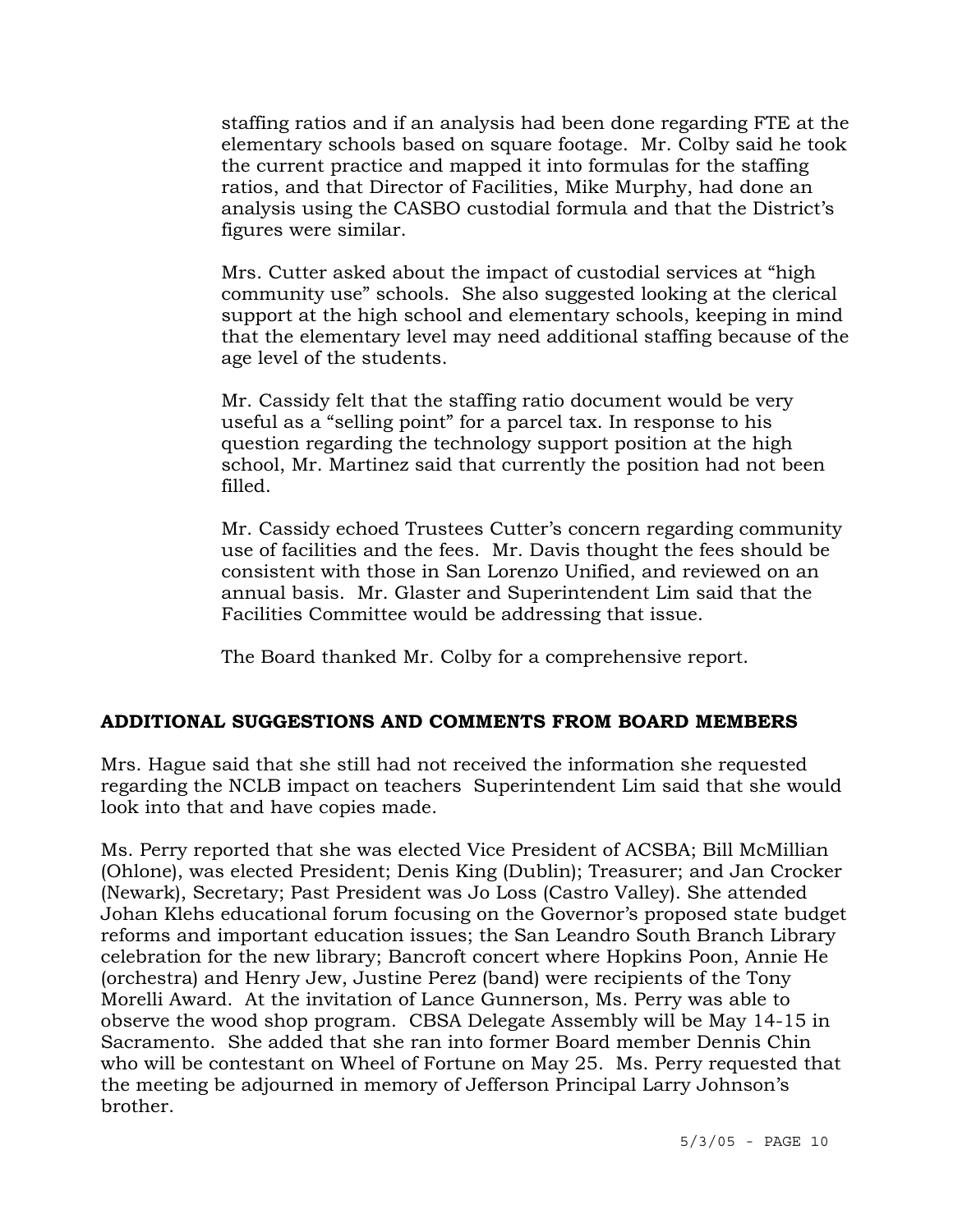Mr. Cassidy reported that he attended a presentation at the Public Policy Institute of California regarding the special survey they conducted on education and shared copies of the survey with the Board.

Mr. Cassidy also requested the following:

- Information and an update to the Board regarding a wrestling coach code of conduct with interaction with students before the beginning of the next season;
- Timeframe on security measures/plan for San Leandro High School; (Superintendent Lim said that she thought the fencing was being looked at, and that other ideas were more internal and she would share those at a later time);
- Military recruitment provisions of NCLB and parental consent. He understood that the "Opt Out" form was "somewhere" in the student handbook, but he would like the Policy Committee to look at drafting a single sheet to be included on the top of the handbook informing parents of their rights. (Superintendent Lim said that was already agendize);
- He received a petition regarding the school calendar. He would like District staff to respond on their position by the next Board meeting;
- Communications Committee will be meeting May 10; send any suggests to him by email;
- y He sent some finance questions to Leon would like Leon to report back to the entire Board;
- He would like to attend an Education Foundation planning meeting in Sacramento on May 12, with the hopes of our District forming/reviving an Education Foundation;
- A copy of Hayward Unified's report on their bilingual education program and English learners which may be helpful in our approach to serving the needs of that student population in our District;
- Residency requirements and interdistrict transfer presentation; Supt. Lim said that it was tentatively scheduled for May 17.

Mr. Cassidy said that he attended the Washington School Dual-Immersion meeting. He had concerns on whether the District would be able to meet the needs of the different groups involved, and the need to engage everyone now and not wait a year before beginning, adding that he wants to see Washington improve, but maybe this type of program would not have to start at Washington; perhaps selecting another site as a magnet school with this program in it.

Mr. Heystek agreed that the Policy Committee could draft a uniform form or a resolution for Board adoption encouraging parents to "opt out". He would also like to have a discussion, this summer, regarding the policy and protocols on allocation and use of funds for Board members.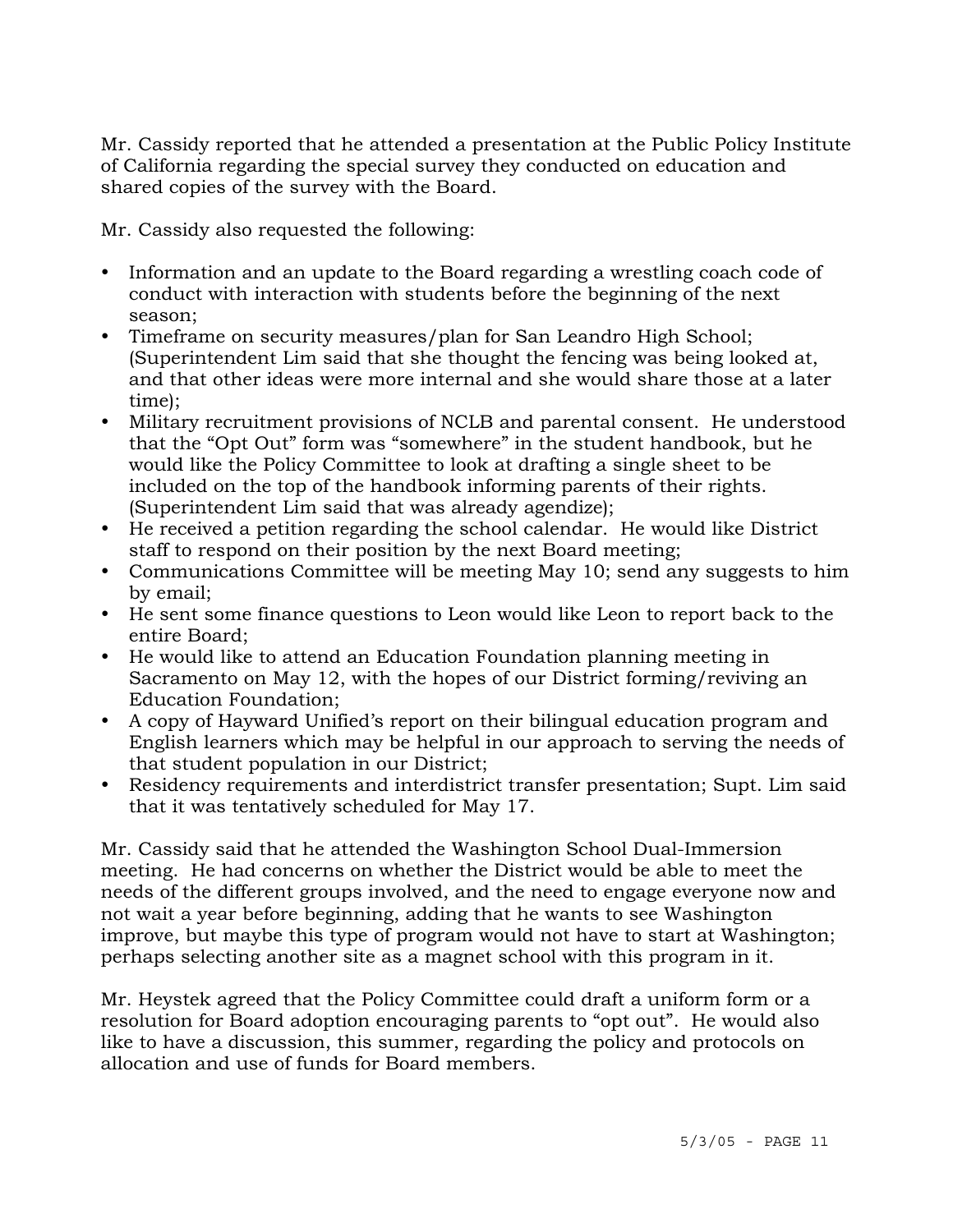At the request of Mr. Davis, it was the consensus of the Board to have the Policy Committee draft a policy around succession of officers and bring it back to the Board for further discussion.

Mr. Richards attended the Friends of the Creek event, where the John Muir chorus performed.

Mrs. Cutter reminded the Board that as we honor the Day of the Teacher and Classified and Management Employees, to think about all that they contribute to the District. She noticed in the paper that Floresta Park had a dedication of the new park equipment and felt that the District should have be included as these are joint use efforts, the District provided the land, and as we proceed with the bond/parcel tax our contributions should be acknowledged.

## **ANNOUNCEMENT**

# **Future Board of Education Meetings**

- Regular Meeting May 17, 2005
- **Special Community Meeting regarding Bond/Parcel Tax, May 23, 2005, 6:30 p.m., San Leandro High School Cafeteria**
- Regular Meeting June 7, 2005
- Regular Meeting June 21, 2005
- **Special Meeting Superintendent's Evaluation, June 29, 2005, 6:00 p.m., DO**
- **Special Meeting Board Goals, June 30, 2005, 6:00 p.m. DO**